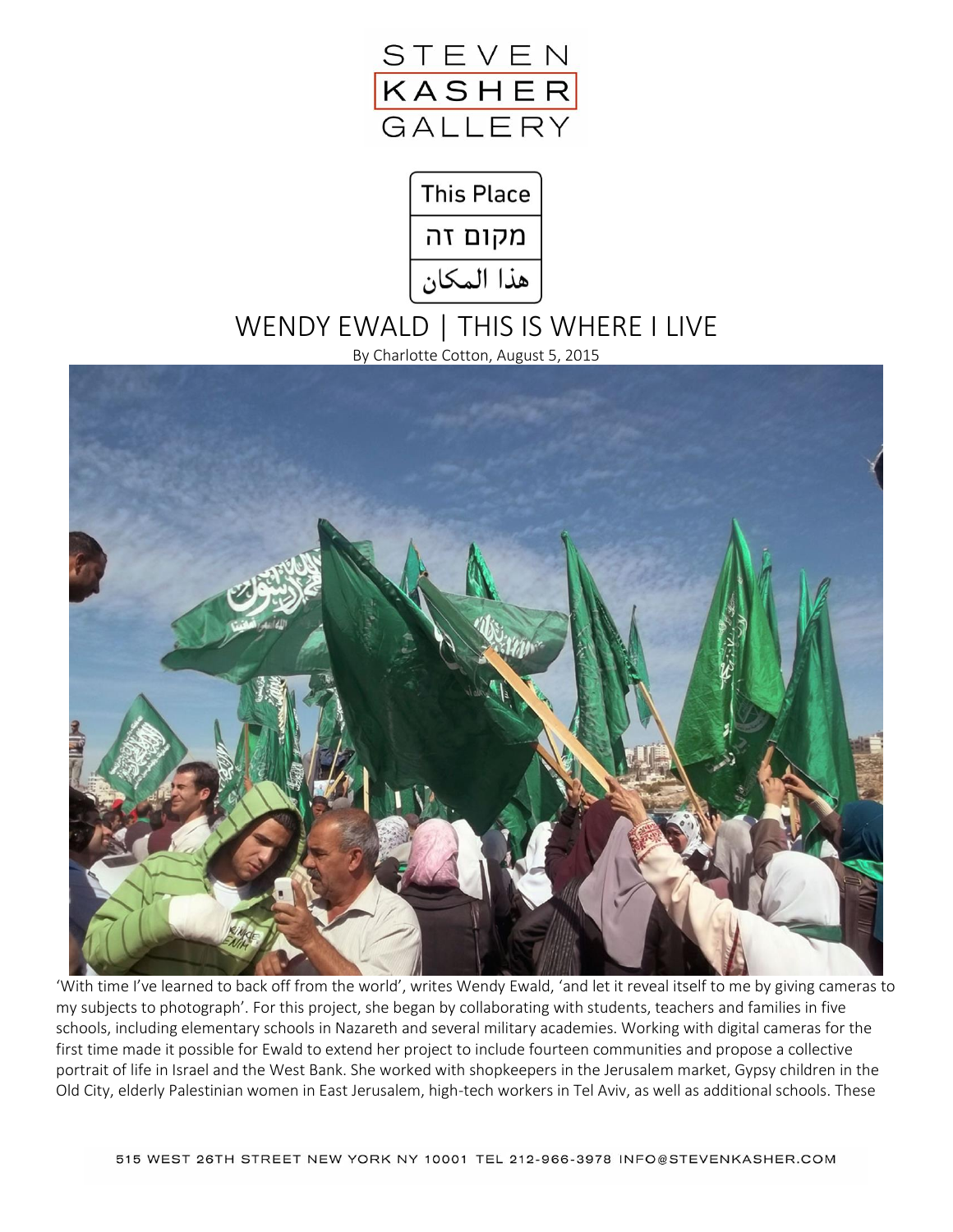

communities eventually produced tens of thousands of images, along with writings and local exhibitions. Her book, This Is Where I Live, combines photographs made by the projects' participants, their testimonies and Ewald's portraits and extensive research.

### Wendy Ewald in conversation with Charlotte Cotton

CC: When did you first go to Israel to explore the idea of joining This Place?

WE: I was part of the first group exploratory trip in 2008. We went straight to Eilat, in the south of Israel, and that's where we all met each other. Being together and processing what we were going through together was great. We went to Nazareth and I felt comfortable there, but I left Israel not knowing if I would come back. I guess that it was on the strength of this initial feeling in Nazareth that I decided to take part in the project and it was the first place I went to work.

#### CC: What would you say was particular to that experience?

WE: I think it was because we were in a Palestinian city that wasn't under siege. Also I liked the way it looked. For instance, I was very interested in the way photographs were used in the signage. There were photographs all around town, like the photographs of pieces of meat to represent the butcher. I thought that this was something I could work with; it seemed there was a visual world to be explored there.

I also went to Silwan, a Palestinian city just outside of Jerusalem and met with a group of women who were in a Hebrew and English language class and wanted me to work with them. Some of the women in Silwan didn't have the right identification papers and couldn't leave their homes. I thought about how we could make large format pictures of scenes these women imagined.

CC: Is this the way that conversations start with the community or the constituency you're going to work with? WE: Yes, but it doesn't mean that it's going to determine the final project. Sometimes I start with an idea but most of the time I don't, or I'll find several ideas and then try to pull them together in some way. Once I formally joined the project, two years had passed and I knew that I would have to go back for another exploratory trip on my own. I had the idea of looking at Israeli education and how education plays a part in creating the State.

As soon as I went back on my own, two years after the first exploratory trip, I visited military academies – I knew I wanted to work with students at those institutions.

I was working with a great researcher – Ronit Porat – and she knew educators to talk with so I developed a fascination with the decentralised system of Israeli education. Schools are started all the time for different purposes and political ideas so I thought about developing a portrait of the country by focusing on its education. But after my initial interest, I realised that I was much more excited by how the people I was working with in Nazareth were using the camera: what they were photographing and what it was possible to do with digital cameras. I was scared that other projects I might take on coming after the work in Nazareth weren't going to be as interesting, but they were – and more so in relation to each other.

#### CC: Can you describe what your working process was in Nazareth?

WE: I worked in a village outside of Nazareth and in an outer borough of Nazareth in an urban school. Both projects involved sixth graders. The village school's young principal was very keen for us to work in her school. The urban school in Nazareth was introduced to me by the sister of the principal, who was in charge of social work for East Jerusalem. On the first trip I worked in both of the schools for three weeks. I stayed in Nazareth and went to the schools every day or every other day.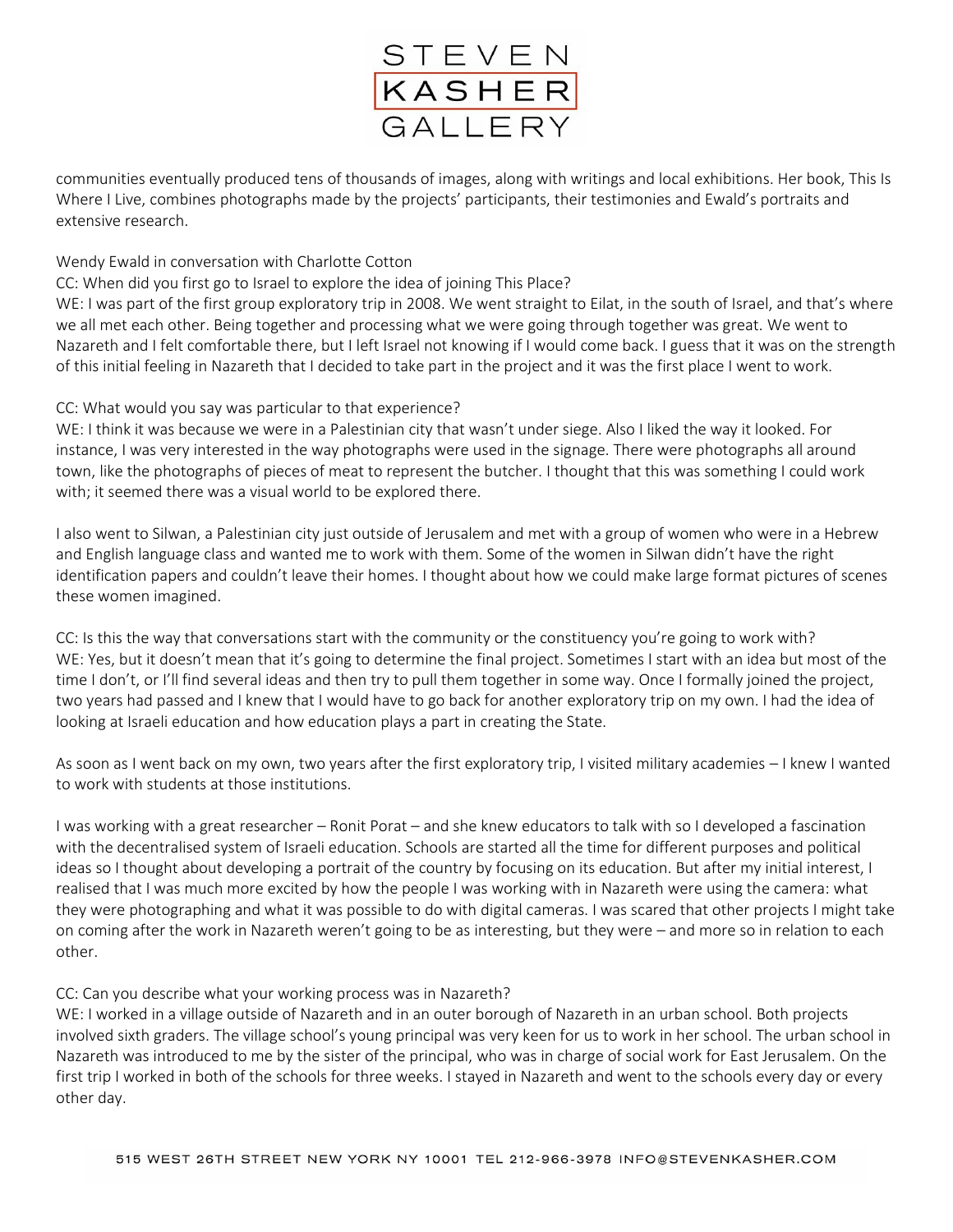

#### CC: How do you start a project like this?

WE: The children and I talked, sometimes with the help of a translator, about what they thought about photography, how pictures get made, what they had taken pictures of, what people in their family took pictures of and what they would like to take pictures of. It was a while before they actually took hold of a camera.

#### CC: Did many of the families have a camera?

WE: Yes, in the Nazareth school, but not in the village. In Nazareth, somebody in the family or an uncle would have a camera but they didn't have cell phone cameras. To have a camera was a special thing. The first time they took the cameras to shoot was during one of the holidays; it gave them a lot of visual material to work with – for example, eating around big tables of beautiful food. I was there at the time so we were hanging out with the kids, and they would come and show us the pictures they were taking. It was a lot of fun. We downloaded the pictures at their school and looked at them together.

I set up different assignments – one was to photograph their families. Then they photographed the community, whatever they thought that was. In preparation, we made a list of things that they liked and didn't like about where they lived, and we talked about it. I'd help them select the aspects on the list they wanted to depict, which helped them to think about how to photograph their ideas. That was probably the most difficult assignment. They had to learn to think symbolically. We talked about how they couldn't just photograph something literally; they had to figure out what it meant and how they could show that. To practice that kind of shooting we took a walk around the community together.

The shopkeepers loved it, and we went to the mosque. The Imam welcomed us to take pictures and even enacted prayers for the students to photograph. It wasn't exactly what I expected.

After those first three weeks, they continued to photograph and I came back three months later. Ronit would try to go back at least once in between my trips and collect photographs. We worked with those students for over a year. It was the perfect amount of time and there were some outstanding photographers. We mounted exhibitions in both schools and made a book of their photographs. I left the schools cameras, a printer and CDs of the photographs; hopefully they're still using them.

CC: There are fourteen projects in total. When did you start to realise that it needed to include so many groups? WE: The work with the students in Nazareth, and with girls in a military academy, happened easily and quickly and felt well resolved. I wasn't sure where to go from there. I showed the work to Miki [Kratzman, Bezalel Academy of Arts and Design, Jerusalem] and the first thing he said was, 'this is finished, where can you go from here?' I could have tried to elaborate a story of one village but Miki was the person who challenged me to think in a more expansive way. I liked the idea but it really wasn't until people started asking me to get involved with their communities or suggested places I could work that I decided to make an overview of the country. I could have delved into one village – I love working that way too. But I chose a different way of telling a story that's perhaps more subtle and involves looking at a place from different points of view. I was also looking at how people in the fourteen places use the camera differently – to understand the way they saw things rather than constructing a single or double narrative.

CC: What sort of exercises would you do? Did you use the same techniques with all the groups? WE: Yes, each project had a similar beginning. The first thing we did was to look at a photograph by the American photographer Helen Levitt. I asked the participants to look at it for a long time and then write a list of words of all the things that they could see in the photograph. I did this with the adults as well as the kids. We'd go around the group and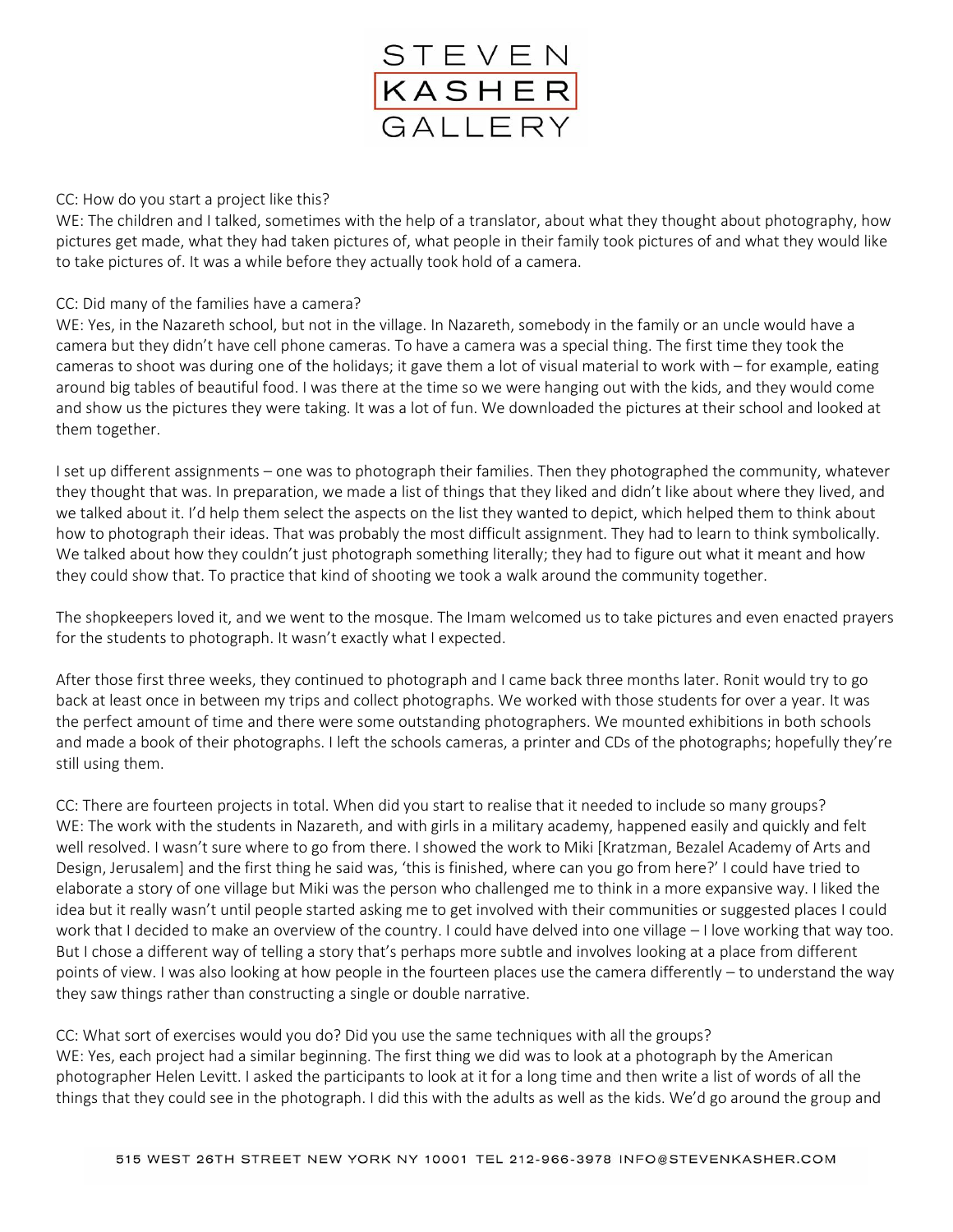

everybody gave one word. Then out of those words they constructed the meaning of the photograph. This was to help everyone understand that photography is a language made up of details. It's fun to hear what they have to say. After I did the exercise with the merchants in the Mahane Yehuda Market, they said, 'She's a real professor… we get it now'. All the groups were asked to photograph a range of things, except for the market traders – I asked them to photograph the market. It was harder for them to spend time with their families photographing. As the project developed, it also became less about people representing their interior lives and more about the visual spaces of their everyday lives. I was knocked out by the way their houses were organised and how they composed still lives, they were just brilliant.

CC: You just reminded me of the first time I went through the selection from all the pictures that were taken, it felt like a series of gifts.

WE: That's the way I think about it. The photographs are exciting in a very natural way and there's a lot of humor too.

CC: Do you think it's an emotional journey for participants in these projects? Are they releasing thoughts or connecting things for the first time? I suppose I'm asking what's happening psychologically to participants.

WE: Well, yes I think that does happen. Obviously, it's different for the children than for the adults – often they're more playful, but I think all the people I worked with had the possibility of taking some control over their environment with the camera. They can feel successful and they can show their families the pictures they took of them. With the East Jerusalem women you could see much more easily the effect of the project. They were the ones in their families who don't handle the cameras, so they were tentative in the beginning. They were also concerned about what was going on in their communities politically.

Some of them were sad and angry. But in conversations about what they could or wanted to take pictures of, one of the women, Nadia, said she wanted to take pictures of weekly political protests against settlements in Sheikh Jarrah, but she said her son was arrested every week during those protests in Sheikh Jarrah. Although she wanted to, she said she couldn't go and photograph that. I said, 'well you don't have to. You can make a picture that's metaphoric or find some symbol of it, we can work on that'. But she ended up by photographing the situation very directly. According to the social worker, she had been very sad and passive. Photographing gave her a new role in the community – she became the one who was documenting some of the abuses by settlers and the army.

The women themselves wanted to start another photography class for another group of women, so I think it was quite important psychologically and politically for them. It was helpful to be active and have control. That's the beautiful thing about photography – it can give you control over your environment.

CC: Who are you working with to keep the momentum of these projects going?

WE: I was invited to work with the women by the director of social work for East Jerusalem, Ahlam Hijazi. She's the sister of the principal in Nazareth and her husband is an educator, Yahiya Hijazi; he's writing his PhD thesis about violence, imagery and child development. There are some brilliant people who are doing wonderful work in Jerusalem and they were my main contacts.

#### CC: Do you always work with pre-existing groups?

WE: For this project, yes, and that was important. The high tech workers were all part of a company called Blink, which is a communications company in Tel Aviv. It's a Jewish group but the group is made up of people who come from different places to Tel Aviv to work in the tech industry. Some of them are orthodox and some of them aren't at all religious, but they share a passion for technology.